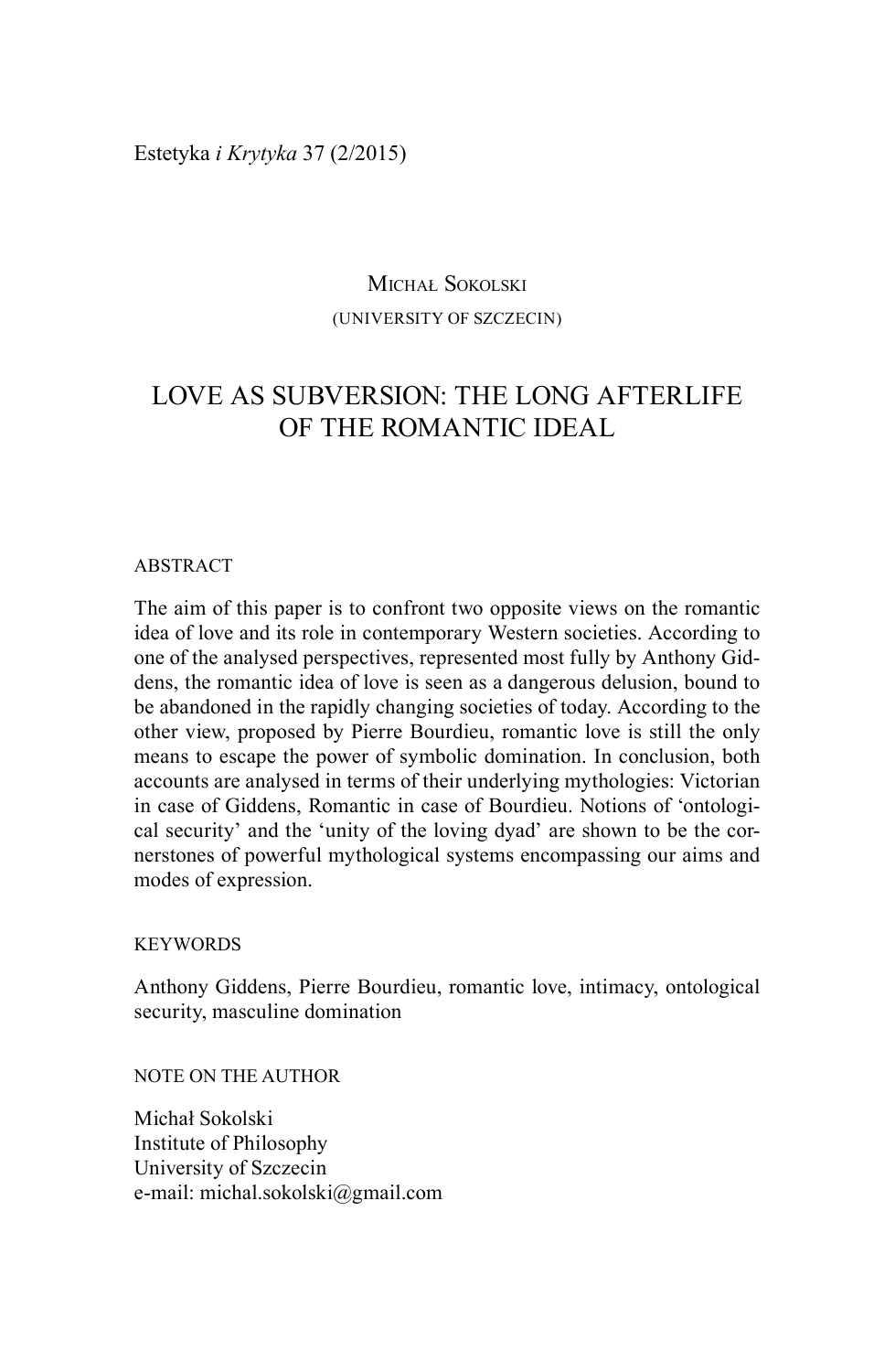The aim of this paper is to confront two opposite views on the romantic idea of love and its role and place in contemporary Western societies. According to one of the analysed perspectives, proposed by Anthony Giddens, the romantic idea of love is seen as a dangerous delusion bound to be abandoned in today's rapidly changing societies. According to the other view, represented by Pierre Bourdieu in his work on masculine domination, romantic love is considered the only means to escape the power of ubiquitous symbolic violence.

The structure of the article is as follows. In the first section I flesh out the notion of romance and trace the origins of the romantic idea of love. In two subsequent sections I address the claims made by Giddens and Bourdieu. The fourth section offers a short outline of what may be called 'the labour conception of love', which is used as a framework for further comparison of the two views. In conclusion, both conceptions are analysed in terms of their underlying mythologies: Victorian in the case of Giddens, Romantic in the case of Bourdieu.

## The origin of romance

We should start by clarifying the meaning of 'romantic love'. The term will be used in the sense proposed by Krystyna Starczewska, who has defined it as a 'disposition for action motivated by the urge to achieve a state of absolute unity of will between the loving subject and the loved object'.<sup>1</sup> According to Starczewska, this disposition is always accompanied by a strong tendency to sanctify both the object of love and the romance itself. Therefore, the idea of romance is geared towards transcending the mundane world and its grimy necessities and obligations. This conception of romance is built on a well-known thesis formulated by Max Weber in his work on the sociology of religion, according to which romance should be perceived as a thoroughly modern invention that has emerged with the development of the bourgeois society.

According to Weber, the process of modernisation is coextensive with the progress of rationalisation, bureaucratisation and 'disenchantment with the world'; it leads to a breakdown of traditional social bonds and progressive instrumentalisation of all human relationships. Erot-

<sup>1</sup> K. Starczewska, *Wzory miłości w kulturze Zachodu*, Warsaw 1975, p. 46.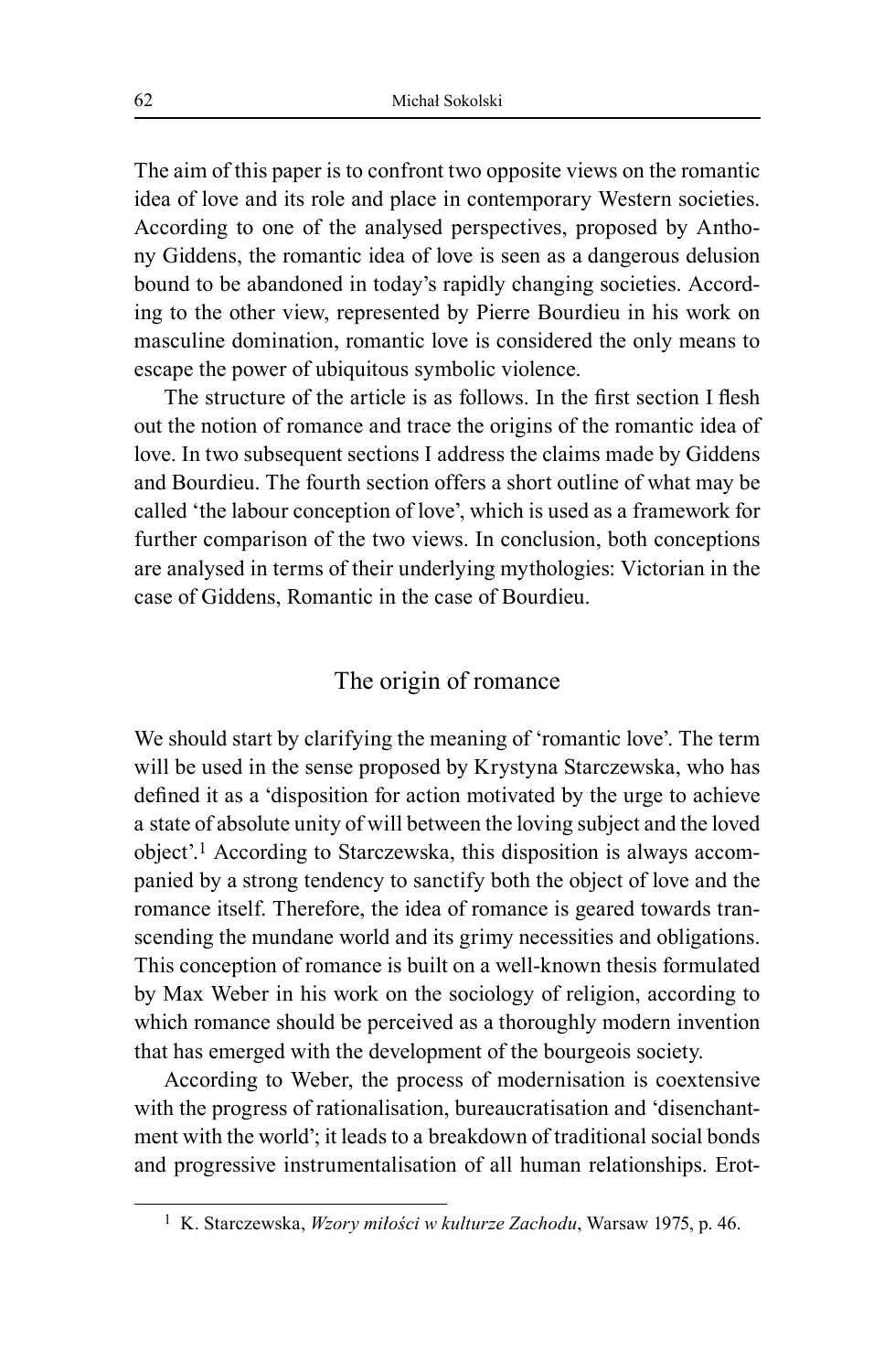ic love, however, is a unique relationship that cannot be rationalised, based as it is on a certain charismatic element also present in early orgiastic forms of religion. Thus, according to Weber, in modern Western societies 'eroticism was raised into the sphere of conscious enjoyment (in the most sublime sense of the term). Nevertheless, indeed because of this elevation, eroticism appeared to be like a gate into the most irrational and thereby real kernel of life, as compared with the mechanisms of rationalisation'.2 Thereby, the romantic notion of *true love*, freed from any utilitarian functionality, was conceived as a means to escape from 'the iron cage of rationality'.

The aim of romantic lovers is to re-enchant their world. As Weber puts it:

the erotic relation seems to offer the unsurpassable peak of the fulfillment of the request for love in the direct fusion of the souls of one to the other. This boundless giving of oneself is as radical as possible in its opposition to all functionality, rationality, and generality. It is displayed here as the unique meaning which one creature in his irrationality has for another, and only for this specific other.3

It should be noted that this approach to the erotic sphere is deeply subversive. Romantic love implies the rejection of everything considered reasonable and respectable within the petit-bourgeois worldview. According to Starczewska, a fight against the hostile and uncaring world is thus a necessary leitmotif of any modern romance. Romantic lovers constantly strive to achieve unity, but on their way they actively seek to face as many difficulties as possible. They see omnipotence as a constitutive aspect of true love: as a result, they try to reach unattainable goals merely to demonstrate the power of their mutual involvement. While their aim is to attain absolute unity of the will, they try to achieve this by rejecting the rational code of conduct of the bourgeois *homini oeconomici* and re‑ placing it with rules of their own creation.4

In a more mystical idiom, this radical reinvention of two loving subjects can be described — as Weber puts it — as 'the direct fusion of

<sup>2</sup> M. Weber, *Essays in Sociology*, New York 1946, pp. 345‒6.

<sup>3</sup> Ibid., p. 347.

<sup>4</sup> Starczewska, *Wzory*, p. 33.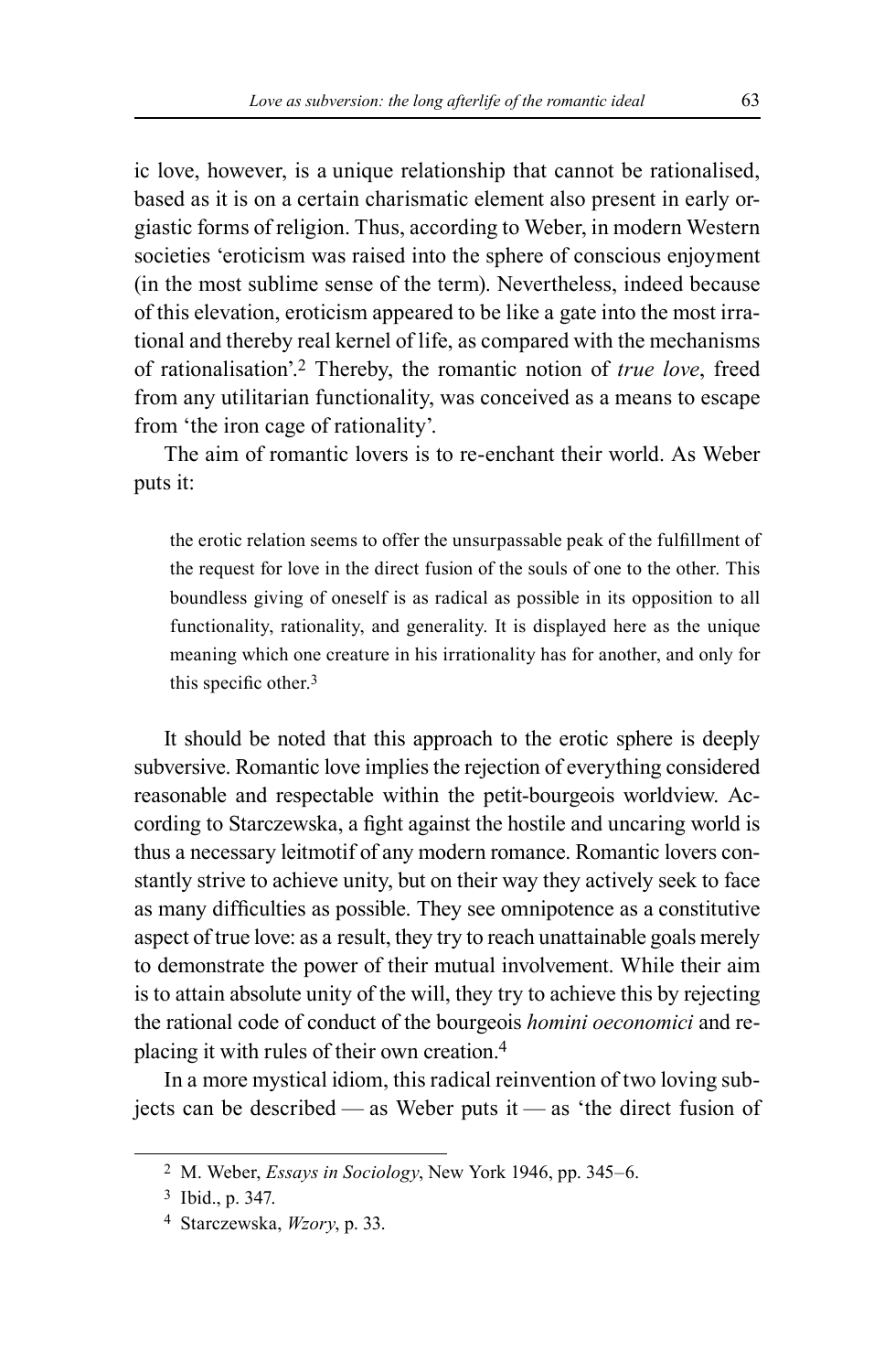souls', which in turn presupposes boundless devotion to the beloved subject. In this aspect, romance is both closely related and profoundly different from mystical forms of religion. According to Weber:

Certain psychological interrelations of both spheres sharpen the tension be‑ tween religion and sex. The highest eroticism stands psychologically and physiologically in a mutually substitutive relation with certain sublimated forms of heroic piety. In opposition to the rational, active asceticism which rejects the sexual as irrational, and which is felt by eroticism to be a powerful and deadly enemy, this substitutive relationship is oriented especially to the mystic's union with God. From this relation there follows the constant threat of a deadly sophisticated revenge of animality, or of an unmediated slipping from the mystic realm of God into the realm of the All-Too-Human. This psychological affinity naturally increases the antagonism of inner meanings be‑ tween eroticism and religion.<sup>5</sup>

As a result, there is always a mounting tension between the mysticism of love and that of religion. The devotion of the religious mystic is truly objectless, whereas the romantic lover is devoted solely to the chosen unique human being. The mystic wants to attain absolute unity with God: he loves God in every man, but he loves no human being as such. The lover wants to attain similar unity with the beloved subject, who effectively becomes his God. Therefore, the relation between love and religion is *substitutive*: these two kinds of mysticism, while psychologically close, are mutually exclusive as ways of life.

To sum up: according to the Weberian view the romantic idea of love is a self-consciously irrational one; it emerged as an answer to the progress of modernisation and it breaks completely with any notion of conventional happiness offered by modern society. It is a subversive way of experiencing transcendence amongst the dreary routines of everyday life. As such, it can be perceived as a modern substitute for religion.

This subversive aspect of romance reaches its most extreme manifestation in the voluntary death of both loving subjects. Perhaps the most striking real-life example of such a conclusion is, to this day, the suicide pact of the Romantic writer and poet Heinrich von Kleist

<sup>5</sup> Weber, *Essays*, p. 348.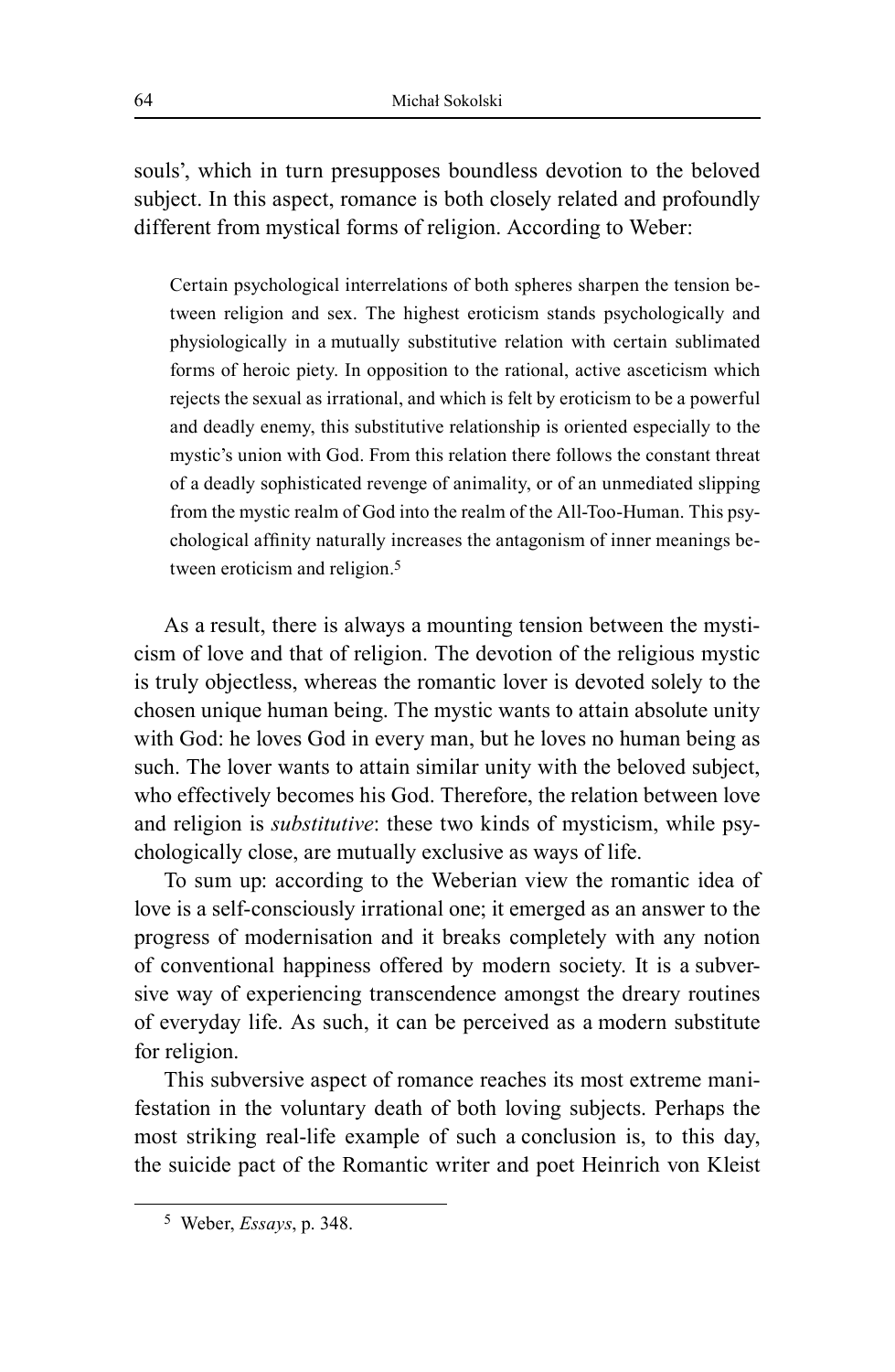and his terminally ill lover, Henriette Vogel, which resulted in Kleist shooting Vogel and himself on 21 November 1811 on the banks of the Kleiner Wannsee. What makes this case different both from its literary counterparts (such as the deaths of Romeo and Juliet) and later in‑ cidents of a similar kind (such as the case of Dagny Przybyszewska and Władysław Emeryk) is the fact that it was very carefully and self-consciously staged by its participants.

As observed by Hilda M. Brown, the suicide of Kleist may have been precipitated by many important factors: his lack of recognition as a writer, overwhelming financial troubles, the dire political situation and the terminal illness of his lover. Brown claims, however, that at the same time the poet 'may have believed that the deep significance the "Doppeltod" held for him and for Henriette would be clear to others and would send signals to his friends and family of the meaningfulness of the joint act'.6 When put into this perspective, what happened on the banks of the Kleiner Wannsee can be seen as the staging of his last drama: a subversive manifesto. The death of Kleist and Vogel was meant to be perceived not as a irrational act of despair but as a meaningful conclusion to their romance. The innkeeper who offered them accommodation described the lovers as cheerful and effusive — they were clearly unapologetic about what they were intending to do. According to Brown, the implicit rejection of the petit-bourgeois values was met with considerable outrage:

Even more liberal minds, schooled on the popularity of works such as Goethe's *Die Leiden des jungen Werther* (1774), could not condone the drastic step. The minute recording of the preparations taken by Kleist and Henriette Vogel at the inn near Wannsee, their festive, even joyous character (eyewitnesses spoke of the 'exaltation' and 'enthusiasm' exhibited by the pair), and the deliberation with which they carried out their plan, to say nothing of the impropriety of the relationship itself, constituted a scandal of the first magnitude.7

<sup>&</sup>lt;sup>6</sup> Hilda M. Brown, 'Ripe Moments and False Climaxes: Thematic and Dramatic Configurations of the Theme of Death in Kleist's Works', in: Bernd Fischer (ed.), *A Companion to the Works of Heinrich von Kleist*, Woodbridge 2003, p. 211.

<sup>7</sup> Ibid., p. 210.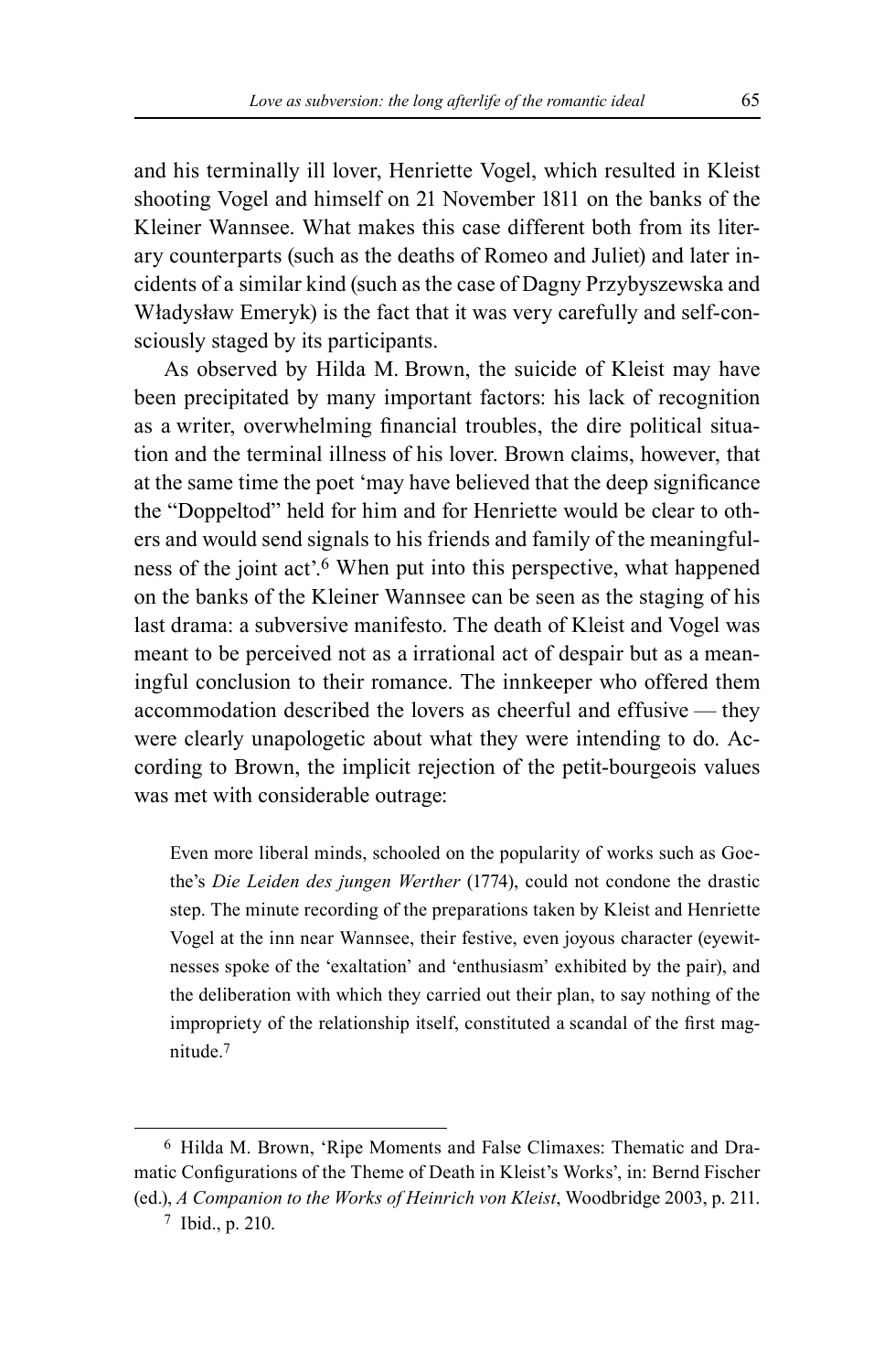The *Liebestod* of Kleist and Vogel should be seen as the ultimate manifestation of the subversive aspect of romance. This element, while rarely recognised with equal clarity, is nevertheless always present in every intimate relationship true to the romantic ideal. It should be stressed, however, that romantic subversion is, in a way, always 'private'. The aim of the loving couple is, first and foremost, to isolate themselves from the world they have rejected: as a result, even the most extreme realisation of their project cannot influence the society at large. What can be achieved is, as in the case of Kleist and Vogel, a somewhat successful artistic statement, which in turn can be easily reinterpreted by the bourgeois philistines as a mere 'scandal of the first magnitude'. Thus — in full accordance with the Weberian thesis — what was supposed to be an act of mystical union slips abruptly into the mundane 'realm of the All‑Too‑Human'.

### Giddens on intimacy: the reevaluation of romance

It has already been noted that the view of the role of intimacy in modern societies proposed by Anthony Giddens can be considered a further development of the Weberian perspective.8 Giddens agrees with Weber's conclusion, according to which erotic passion is one of the modern-day ways to achieve a secular equivalent of redemption. In the era of radicalised modernity, hopes of self-emancipation are still located in the erotic sphere. As Giddens puts it:

Sexuality has the enormous importance it does in modern civilisation because it is a point of contact with all that has been forgone for the technical security that day-to-day life has to offer. (...) Sexuality has become imprisoned within a search for selfidentity which sexual activity itself can only momentarily fulfil.<sup>9</sup>

<sup>8</sup> C. Lindholm, 'The Future of Love', in: V.C. de Munck (ed.), *Romantic Love and Sexual Behavior. Perspectives from the Social Sciences*, Westport‑London 1998, p. 21.

<sup>9</sup> A. Giddens, *The Transformation of Intimacy. Sexuality, Love and Eroticism in Modern Societies*, Stanford 1992, p. 197.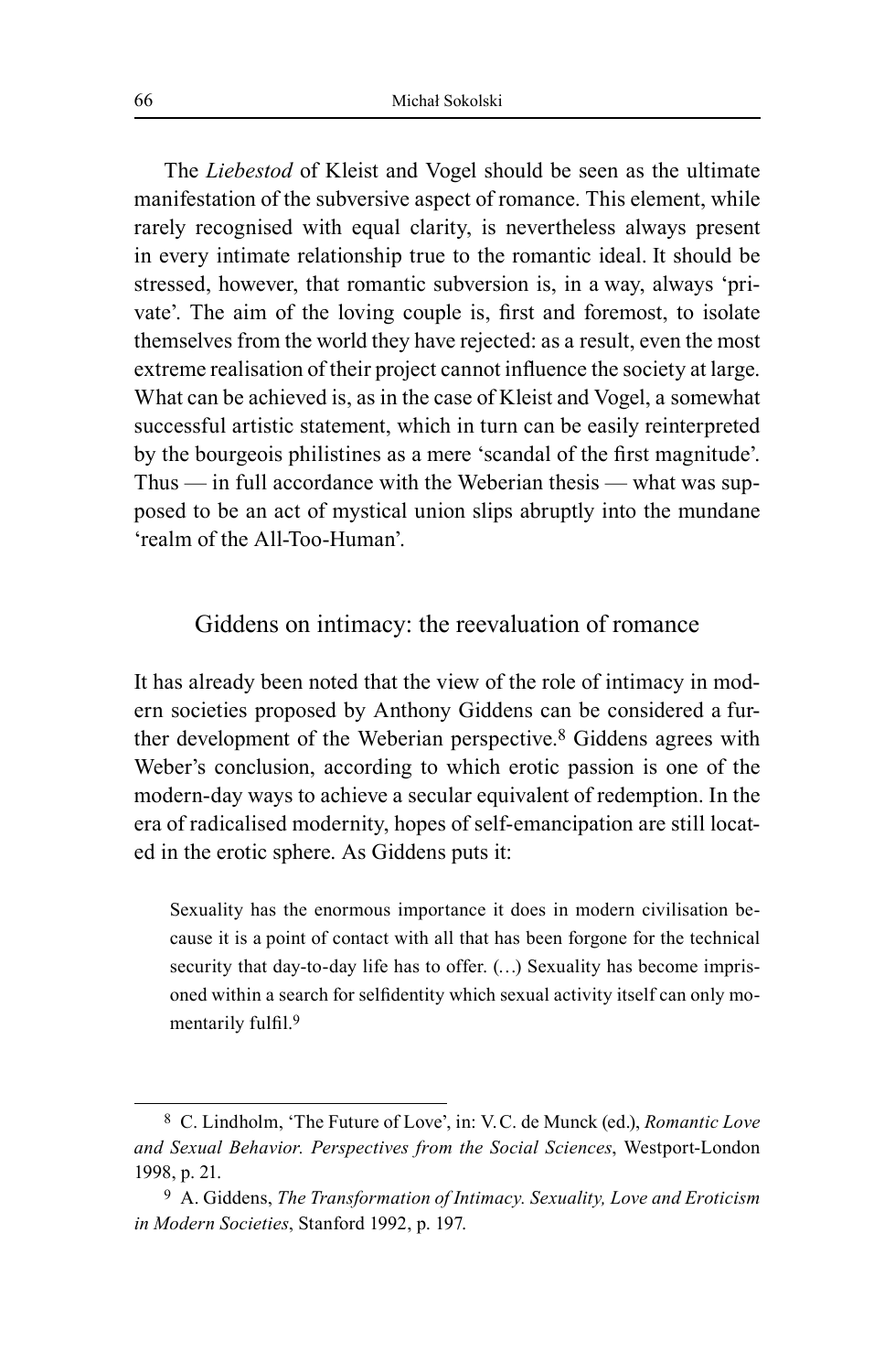This statement, while in accordance with Weber's thesis, goes far beyond it in its further implications. Whereas Weber had seen romantic love as a sort of private, mystical escape from reality, Giddens asserts that the new form of intimacy which emerged out of the aforementioned fixation with the erotic sphere is actively transforming modern societies in many ways.

Giddens claims that in the era of radicalised modernity, self-identity has become reflexive. Instead of being determined by gender, age or social status, it has become an open project. As a result it is now obligatory for every individual to find out who (s)he is. In this quest for self-identity we increasingly rely on various 'expert systems', such as academic knowledge, therapeutic discourse, media, popular guides, alternative medicine, esoteric knowledge, etc.

According to Giddens, our intimate relationships have also become reflexive. This transformation of intimacy took the shape of the new model of *confluent love*, taking the place of (now outdated) romance. This new concept of intimate relationships can be seen as a demythologised version of the romantic ideal. Whereas romantic love was perceived as a unique matching of two perfectly fitted souls — 'a marriage made in heaven' — confluent love is definitely a more mundane affair, based on a rational agreement between two partners engaged in a so‑called 'pure relationship'.

Its exact shape is a matter of a contractual, freely negotiated agreement between free agents acting for the realisation of their own aims and desires. This agreement is always open to renegotiation. Thus, confluent love is not supposed to be everlasting or unlimited — the 'contract' can be terminated at any time, effective immediately. Moreover, any aspect of true dominance and involuntary — or voluntary — submission is strictly excluded. The chief condition of success for both parties is the full sincerity of negotiations and subsequent re-negotiations of the contract.10

The most important difference between both models of love  $\sim$  romantic and confluent — is the underlying idea of the loving subject. In the case of romance, the beloved human being has to be taken 'as is', with all of his or her unique qualities, both negative and positive. After the establishment of 'the unity of two loving souls', the beloved person is never

<sup>10</sup> Ibid., pp. 61-2.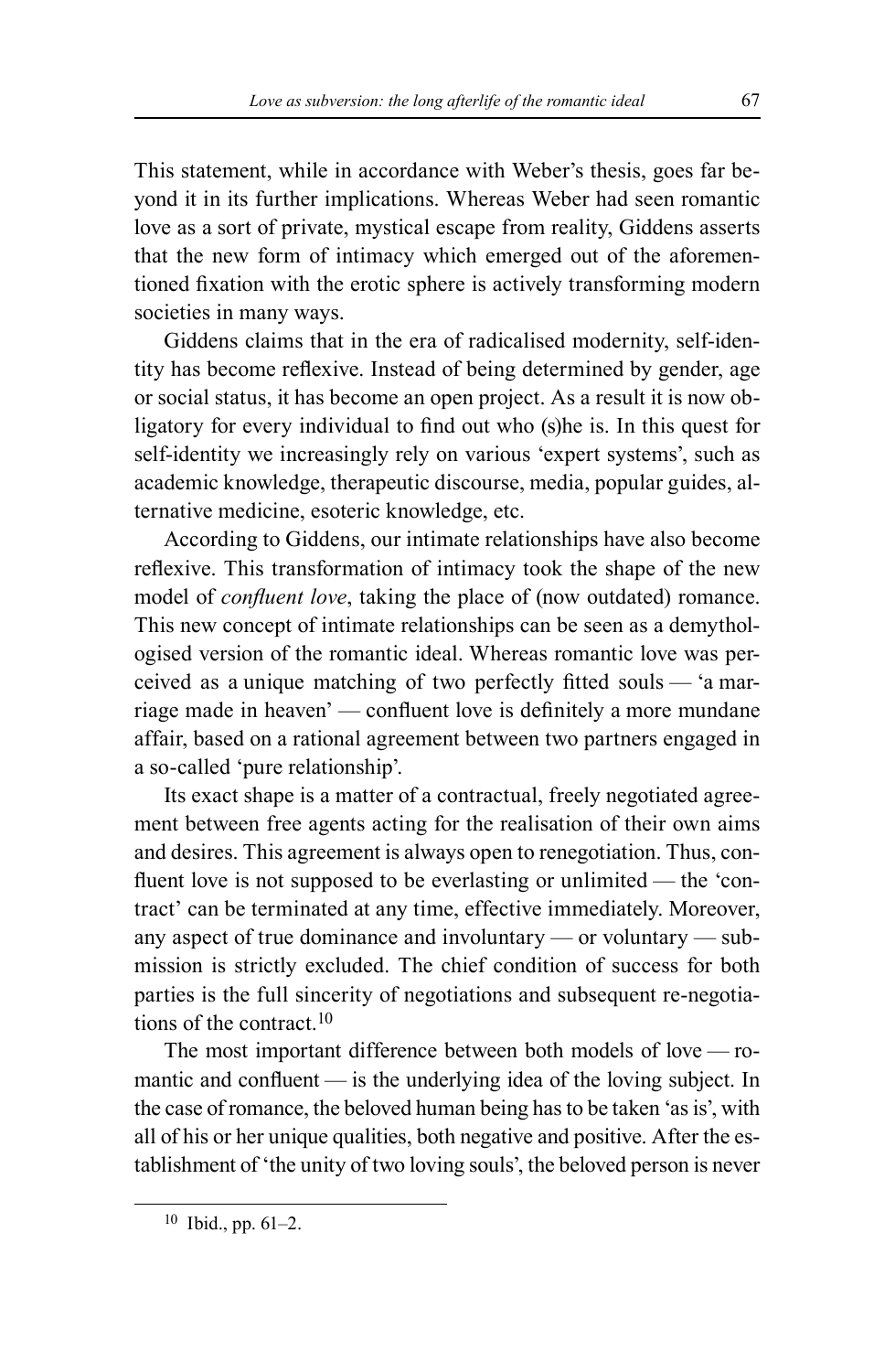supposed to change in any substantial way, for now (s)he is considered to be the cornerstone of the private universe that the lovers co-create. From this point of view, every attempt to find a new self‑identity must be seen as a serious threat to the entire existential project of the romance. As the result, the lover is absolutely dependent on his beloved, or, to put it in terms borrowed by Giddens from modern therapeutic discourse, romantic love leads inevitably to neurotic co-dependence. In effect, it is absolutely irreconcilable with the idea of a pure relationship.<sup>11</sup>

Giddens argues that in the postmodern context the romantic idea of love is seen as a dangerous delusion, bound to be promptly aban‑ doned. He admits that romance has had its uses in the proper time and place — mainly as a way to assert the autonomy of the individual in early-modern patriarchal cultures. Today, however, subjects have become reflexive: as a result, they simply no longer fit into the outdated modes of romance. The reflexive subject is constantly obliged to change and to expect the same from his loved ones. To maintain a pure relationship, the individual must place his trust precisely in that unlimited willingness to change. Instead of sanctifying love for love's sake, the confluent lover considers his bond with his significant other to be a sort of life insurance: according to Giddens the purpose of confluent love is to achieve *ontological security*. 12

As an aside here, it should be noted that the crucial notion of ontological security is never clearly explained. Probably the most straightforward definition of this term offered by Giddens reads as follows:

The phrase refers to the confidence that most human beings have in the continuity of their self‑identity and in the constancy of the surrounding social and material environments of action. A sense of the reliability of persons and things, so central to the notion of trust, is basic to feelings of ontological security; hence the two are psychologically closely related. Ontological security has to do with 'being' or, in the terms of phenomenology, 'being-in-the-world.' But it is an emotional, rather than a cognitive, phenomenon, and it is rooted in the unconscious.<sup>13</sup>

<sup>11</sup> A. Giddens, C. Pierson, *Conversations with Anthony Giddens. Making Sense of Modernity*, Cambridge 1998, p. 136.

<sup>12</sup> Giddens, *Transformation*, p. 75.

<sup>13</sup> A. Giddens, *The Consequences of Modernity*, Cambridge 1996, p. 92.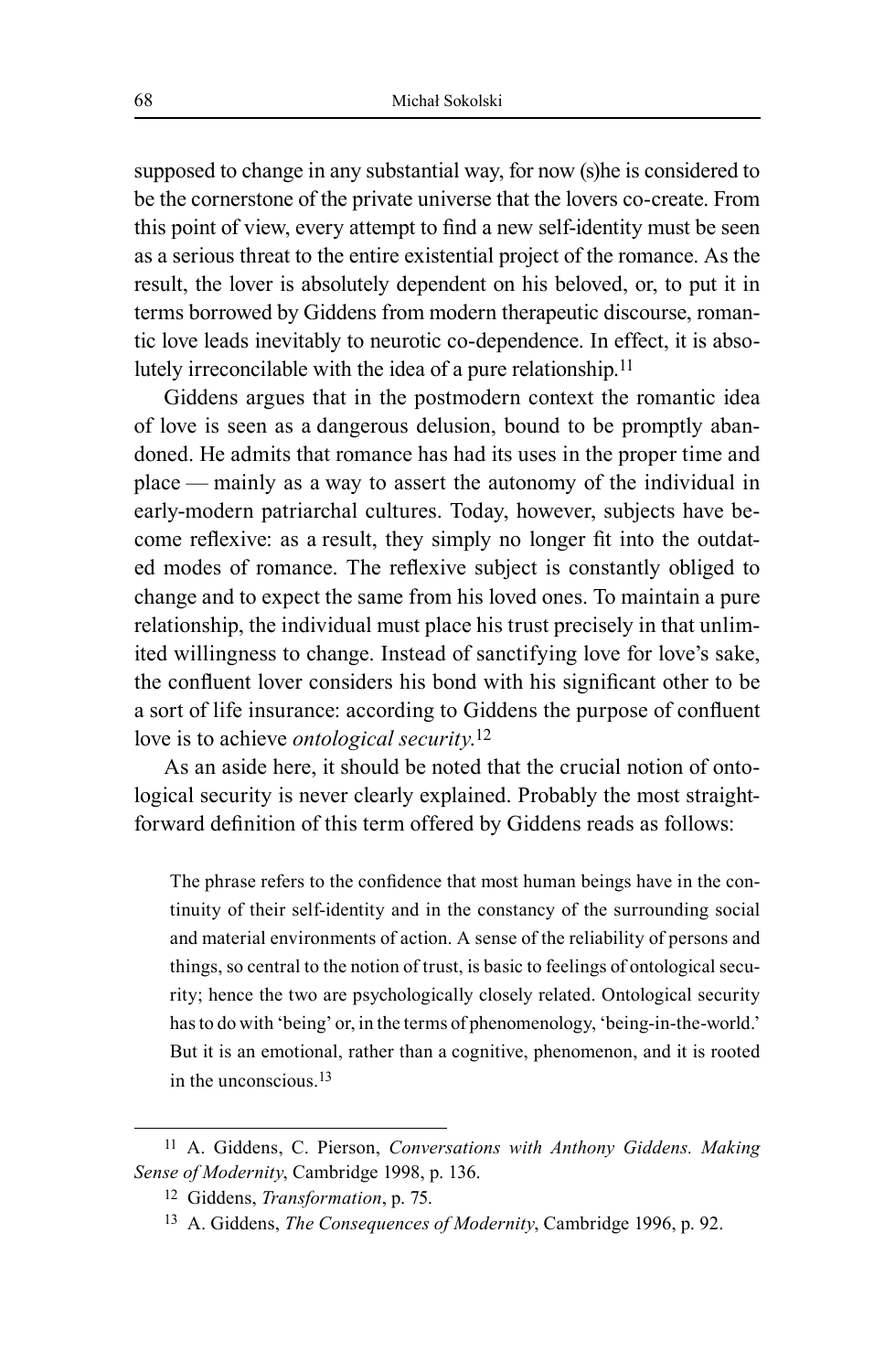As we can see, Giddens takes care to distinguish between ontological security and the more mundane 'trust'. In effect, the former term becomes somewhat vague: it might be understood as a kind of continuous feeling of emotional stability. Maintaining this state is supposed to be the main aim of a pure relationship; it must be noted, however, that there is no sure way to achieve this objective once and for all. This vagueness of a central notion may be seen as an important clue: ontological security should be treated more as an ideal — or a myth — influencing our actions than as a tangible reality.

It should be stressed that by placing emphasis on ontological security as the aim of a relationship, Giddens abandons the subversive aspect of loving. It is thus not surprising that he does not value the romantic idea of love very highly. Judged solely as a way to achieve ontological security, romance is clearly not the best option: it can offer some emotional stability, but at the cost of a potentially neurotic attachment to the beloved. Moreover, according to Giddens, romantic subversion is not a valid means of emancipation for modern, reflexive subjects.

Dissemination of the confluent idea of love is supposed to be a main agent of democratisation in the contemporary Western world. As Giddens puts it:

The possibility of intimacy means the promise of democracy  $(\ldots)$ . The structural source of this promise is the emergence of the pure relationship, not only in the area of sexuality but also in those of parent-child relations, and other forms of kinship and friendship. We can envisage the development of an ethical framework for a democratic personal order, which in sexual relationships and other personal domains conforms to a model of confluent love.14

The recent transformation of intimacy is thus to be seen as a dissemination of the revolutionary idea. The idea of a pure relationship presumes the equality and autonomy of both partners: it offers both stability and emancipation at the same time. Instead of rejecting the world in a romantic manner, confluent lovers transform their societies from within. Therefore, although the romantic idea of love is surely a subversive one, modern society has no need for this subversive potential.

<sup>14</sup> Giddens, *Transformation*, p. 188.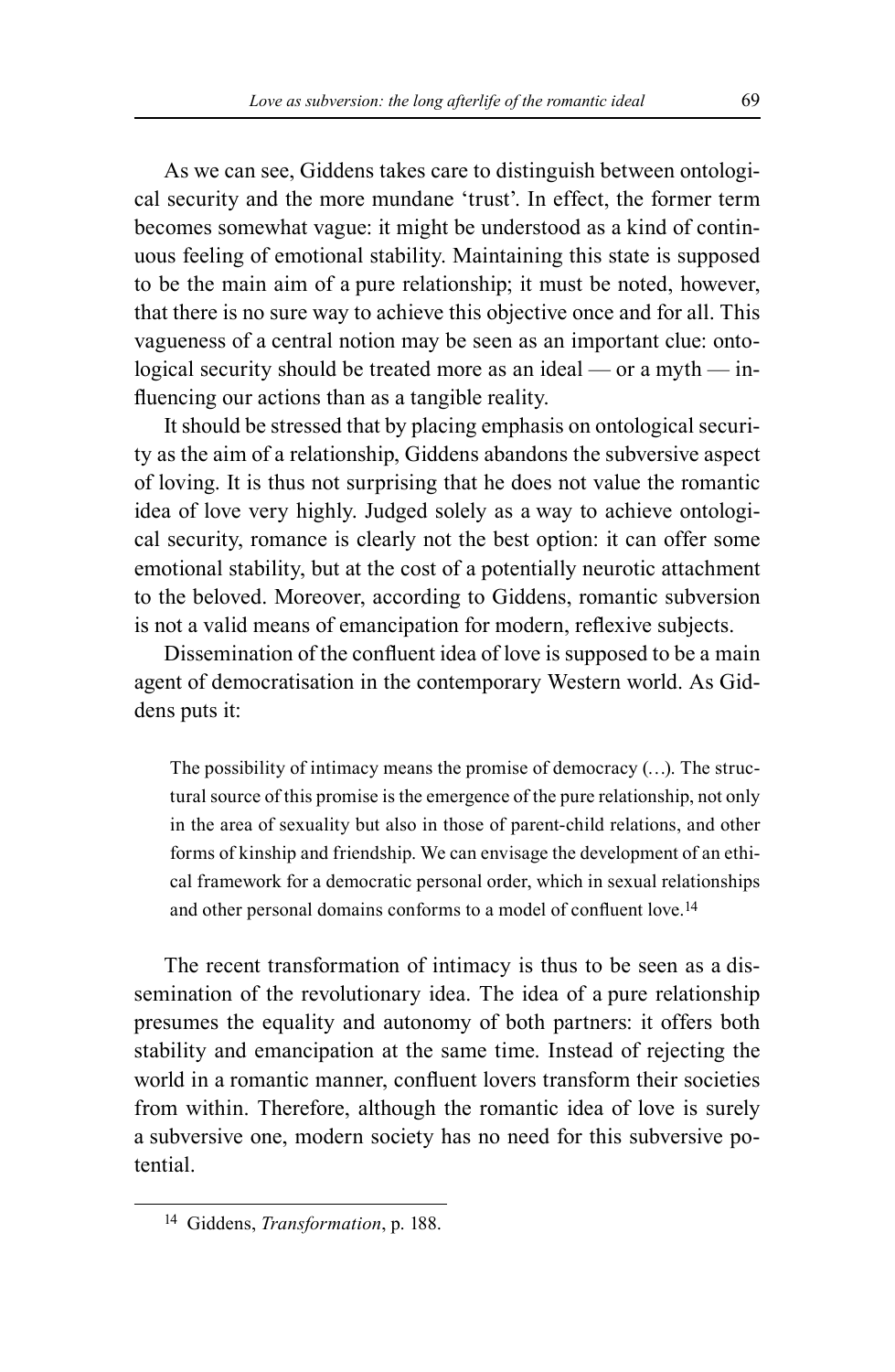## Bourdieu on love and domination: the power of a loving dyad

*Masculine Domination*, by Pierre Bourdieu, is, first and foremost, a book about symbolic power and symbolic violence. It is organised around three main questions: how masculine domination is naturalised, why it is misrecognised by its subjects and how it is socially reproduced. Moreover, in an unexpected twist, the book contains perhaps the most compelling contemporary defence of the romantic idea of love.

Bourdieu asserts that the cognitive structures prevailing in both modern and traditional western societies are organised around sexual difference. The fact of being born a man or a woman locates a person within a cognitive grid in which masculinity is associated with all that is dominant. These cognitive structures are linked to the objective structure of society via the sexually differentiated dispositions (*habitus*) instilled into gender-differentiated bodies in the process of socialisation. Thus, the legitimisation of domination is achieved by the social construction of bodies. According to Bourdieu, the strength of what he calls the *masculine sociodicy* 'comes from the fact that it combines and condenses two operations: it legitimises a relationship of domination by embedding it in a biological nature that is itself a naturalised social construction'.<sup>15</sup> In effect, masculine domination remains largely misrecognised, because the social differentiation of sexual dispositions 'lead[s] the dominated to take the point of view of the dominant on the dominant and on themselves'.<sup>16</sup> This misrecognition can take the extreme form of *amor fati*: the desire to be dominated.

It is clear that, in the world of masculine domination described by Bourdieu, the very idea of a 'pure relationship' in the Giddensian sense is absolutely unworkable. One cannot create a balanced relationship just by asserting his will to do so, and no amount of therapeutic work can help individuals to change the habitus instilled into their bodies. The only possible breach in the rights of male domination can be made by love, pure and simple.

The curious 'Postscript on domination and love' contains an almost ecstatic apotheosis of the selflessness, reciprocity and trust achievable

<sup>15</sup> P. Bourdieu, *Masculine Domination*, Stanford 2001, p. 23.

<sup>16</sup> Ibid., p. 42.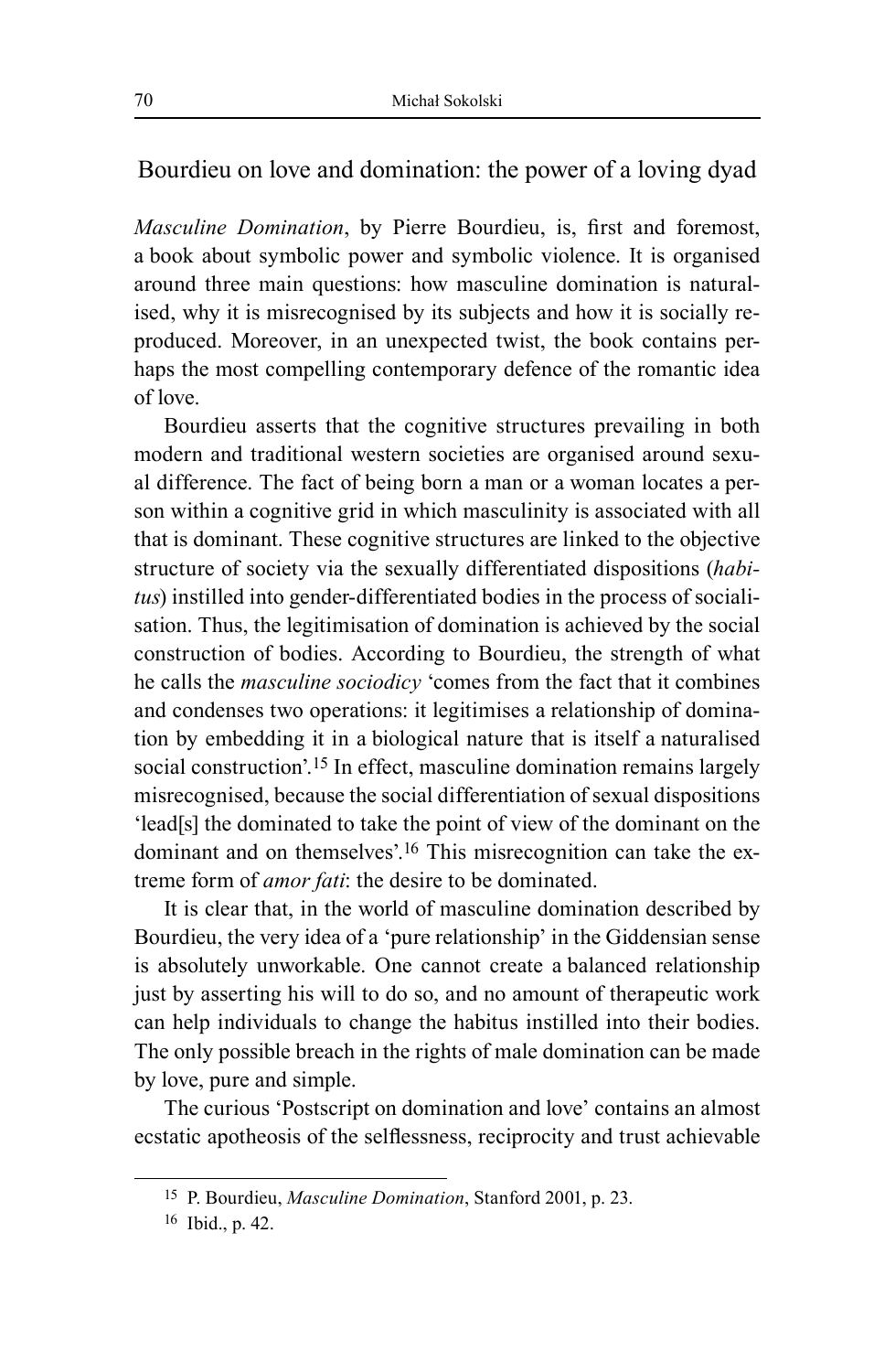only by two loving individuals. According to Bourdieu, 'pure love' has nothing to do with grim *amor fati*. The quasi-mythical unity of the loving dyad is the only possibility for the attainment of true symbolic autarky, allowing the lovers a constant recreation of the world, outside of history and outside the social structure. As Bourdieu puts it, the aura of mystery surrounding *pure love*:

(…) is easy to understand from a strictly anthropological point of view: based on the suspension of the struggle for symbolic power that springs from the quest for recognition and the associated temptation to dominate, the mutual recognition by which each recognises himself or herself in another whom he or she recognises as another self and who also recognises him or her as such, can lead, in its perfect reflexivity, beyond the alternatives of egoism and altruism and even beyond the distinction between subject and object, to the state of fusion and communion, often evoked in metaphors close to those of mysticism, in which two beings can 'lose themselves in each other' without being lost.17

The quoted passage is rooted firmly in the Weberian tradition. Love is perceived here as a form of charismatic ritual in which the loving couple attains mystical unity. The focus is put entirely on the private sphere: 'pure love' has no political uses. It is an aim in itself. Nevertheless, in a certain way, it can offer us freedom in a private world of our own creation. In this sense, pure love is the ultimate subversion, because, as Bourdieu puts it, only the unified loving dyad has 'the power to rival successfully all the consecrations that are ordinar‑ ily asked of the institutions and rites of "Society", the secular substitute for God'.<sup>18</sup>

## The labours of love

In addition to their many differences, the presented concepts of love share one common point: both Giddens and Bourdieu claim that love presumes hard work. The intimate relationship involves a continuous labour of reinvention in which the loving subjects must willingly par-

<sup>17</sup> Ibid., p. 111.

<sup>18</sup> Ibid. p. 112.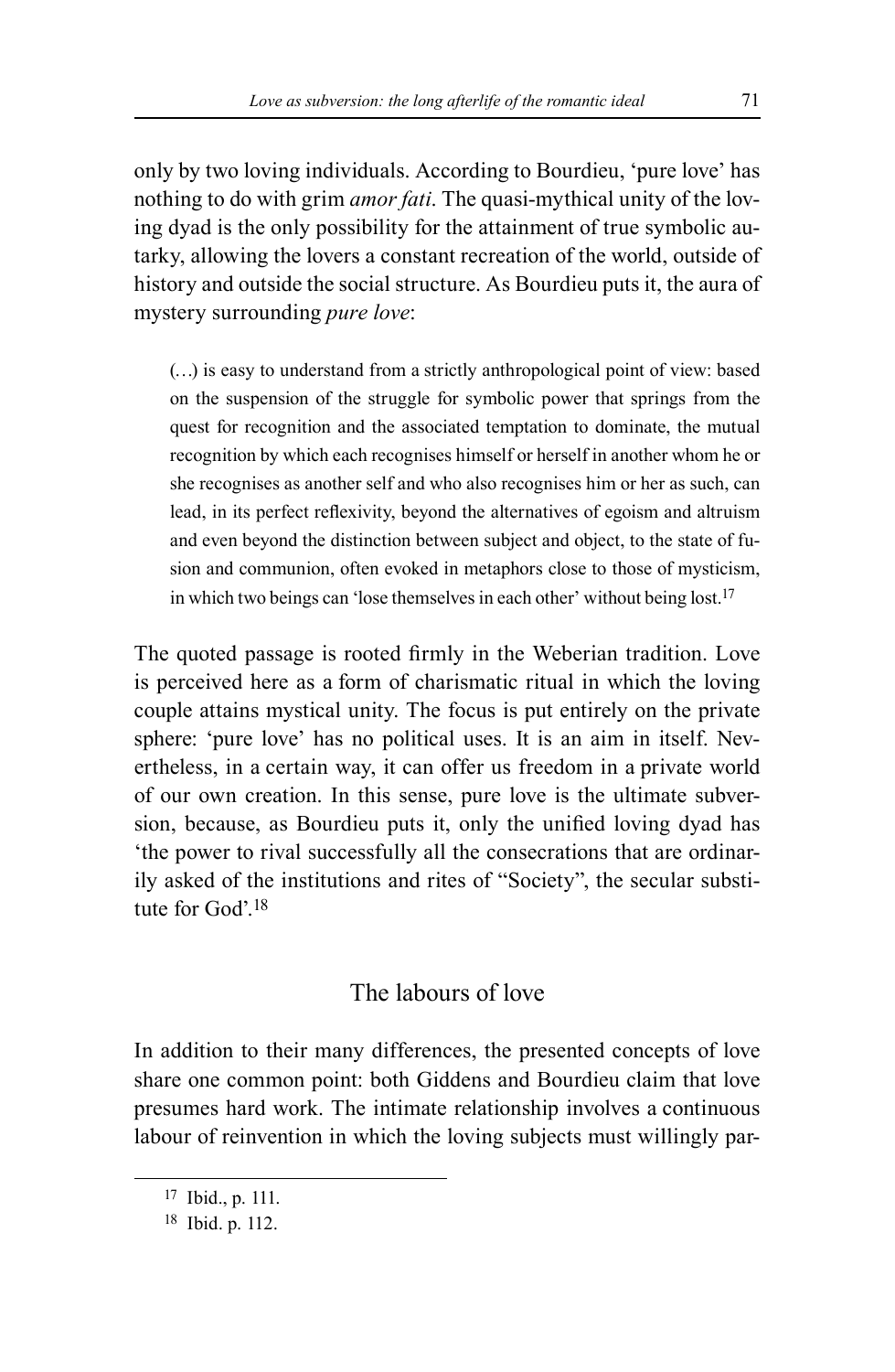ticipate. This activity is to be seen as a sort of 'career', certainly not a hobby, and most certainly not as useless toil. It is tacitly assumed that the labour of love is in some way productive, since it may bring tangible rewards, some of which can be somehow accumulated. And, just like all work, love can be done well or poorly.

What kind of work is done in an intimate relationship? According to Giddens it is mostly therapeutic. To be a good partner, one should ceaselessly re‑establish his personal boundaries, eradicating every trace of co-dependence. The focus is placed here on developing the self and maintaining intimate communication with the other, with the final reward being 'ontological security'.<sup>19</sup> The same cannot be said about Bourdieu's loving dyad, in which case the labour of love is mostly ritual and symbolic. Personal boundaries are not to be established but abolished, as the main focus rests on removing the very possibility of symbolic domination by attaining the unity of loving subjects. This, on the other hand, can be achieved only by the means of daily, private rituals in which the lovers freely and willingly participate.

It should be noted that these two different notions of love-work are the true cornerstones of both conceptions. It can be argued that the constant contribution of labour constitutes the backbone of love as such, and that love as a feeling is utterly inseparable from love as daily toil. The differences between the two concepts can thus be put in terms of two different sets of expectations.

The true confluent lover expects his partner, first and foremost, to offer him a 'fair deal'. His capacity for labour is seen as an asset separable from all of his unique qualities: in theory, at least, everyone can be a good partner/lover if (s)he is willing to work hard enough. In this aspect, the idea of a pure relationship is deeply linked to a certain conception of human rights described by C. B. Macpherson as possessive individualism. The main assumptions which comprise this political theory were summarised by him as follows:

- 1. What makes a man human is freedom from dependence on the wills of others.
- 2. Freedom from dependence on others means freedom from any relations with others except those relations which the individual enters voluntarily with a view to his own interest.

<sup>19</sup> Giddens, *Transformation*, p. 89.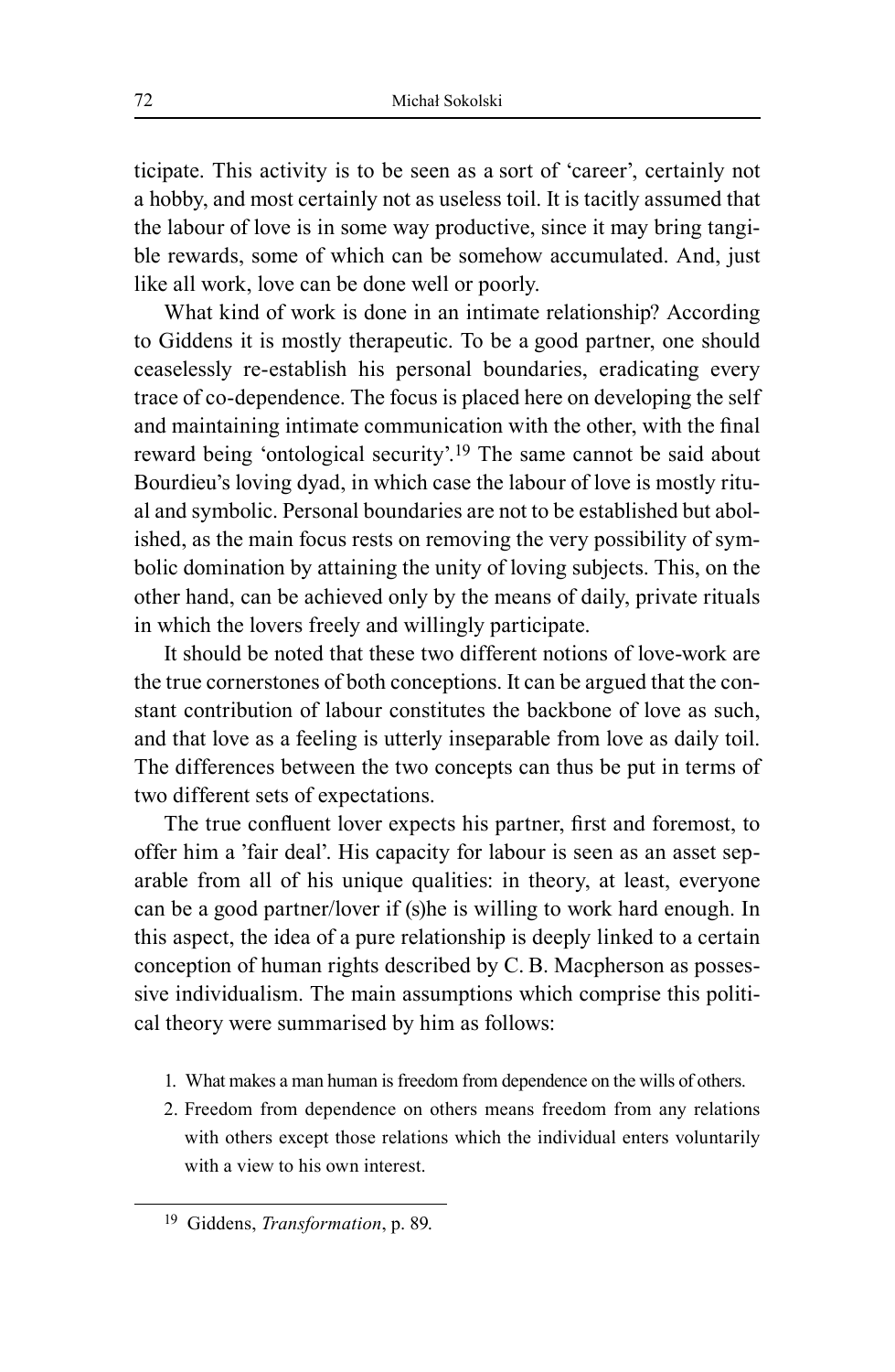3. The individual is essentially the proprietor of his own person and capacities, for which he owes nothing to society.20

The first two assumptions are crucial for understanding the idea of a pure relationship: it can be defined simply as a voluntary relationship of two parties, neither of which is dependent on the will of other, formed to achieve the common goal of ontological security. The third assumption is the key to understanding the concept of labour associated with confluent love. The individual is seen here as the proprietor of his own person and capacities, including the capacity for labour. As Macpherson puts it, according to possessive individualism:

- 4. Although the individual cannot alienate the whole of his property in his own person, he may alienate his capacity to labour.
- 5. Human society consists of a series of market relations.21

The idea of confluent love is based implicitly on these presumptions: the capacity of love‑labour may and should be separated from the loving individual. On the one hand, the loving subject may have some predilections towards a specific individual and his unique traits; on the other hand, however, (s)he should not take those predilections into account when evaluating the relationship and its further prospects for achieving ontological security. What counts most is the capacity and the willingness to work, while the unique, charismatic traits of the beloved individual should be treated, at best, as some kind of extra romantic 'flavour'. One cannot measure and evaluate those intrinsic characteristics because they cannot be alienated from the person that one loves. As a result, the labour of confluent love must be seen as alienated: as such, it is not suited to be the basis for romance in any meaningful sense.

Therefore, from the romantic point of view, the pure relationship is still a market relationship masquerading as love. It should also be noted that, according to Giddens, it is virtually impossible to simultane– ously sustain the kind of intimacy which forms the core of confluent

<sup>20</sup> C. B. Macpherson, *The Political Theory of Possessive Individualism*, Ox‑ ford‑New York 1990, p. 263.

<sup>21</sup> Ibid., p. 264.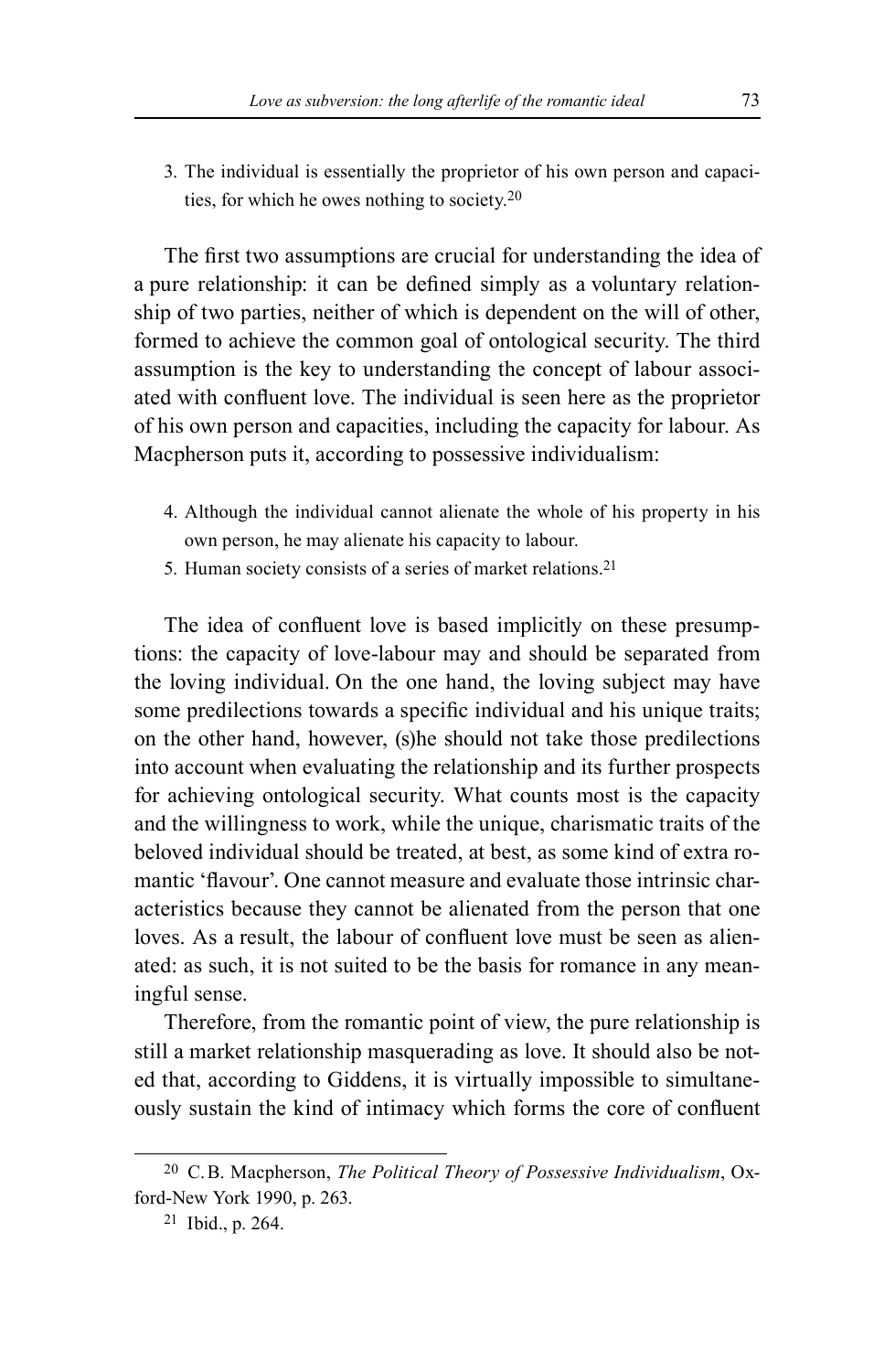love and retain the true romantic 'feel' of associated emotions. Every step towards recognising the uniqueness of the love‑object can lead to its sanctification, and consequently towards addiction and co-dependence, which in turn would put an end to the pure relationship.

The symbolic, ritual love-work of the unified dyad is aimed precisely towards the dealienation of love. The whole purpose of daily rituals in which the lovers participate is to become recognised as unique. Love is exchanged for love and nothing else: it is an aim in itself. It would be appropriate here to quote the well‑known passage from Marx's *Economic and Philosophical Manuscripts*, in which the true lover is seen as a perfect example of a non-alienated human being:

Let us assume man to be man, and his relation to the world to be a human one. Then love can only be exchanged for love, trust for trust, etc. If you wish to enjoy art you must be an artistically cultivated person; if you wish to influence other people you must be a person who really has a stimulating and encouraging effect upon others. Every one of your relations to man and to nature must be a specific expression, corresponding to the object of your will, of your real individual life. If you love without evoking love in return, i.e., if you are not able, by the manifestation of yourself as a loving person, to make yourself a beloved person, then your love is impotent and a misfortune.<sup>22</sup>

This might be seen as a perfect summarisation of the romantic concept of love: an interpersonal relation in which both sides manifest their true, non‑alienated selves. It is worth noting that there is no notion of equality here. Whether your love will be fortunate or impotent depends on who you are; and furthermore, you cannot make yourself a beloved person just by putting some extra effort into it. It should be noted also that this kind of relationship is bound to be imbalanced, as one cannot establish clear rules of romantic exchange. As a result, the loving subjects can be considered equal only in a very abstract sense, in which 'love can only be exchanged for love, trust for trust', etc.

Romantic subversion should be treated not only as an irrational attempt to re-enchant the world. The ultimate aim of subversive microac-

<sup>22</sup> K. Marx, *Economic and Philosophical Manuscripts*, in: E. Fromm, *Marx's Concept of Man*, New York 1961, p. 167.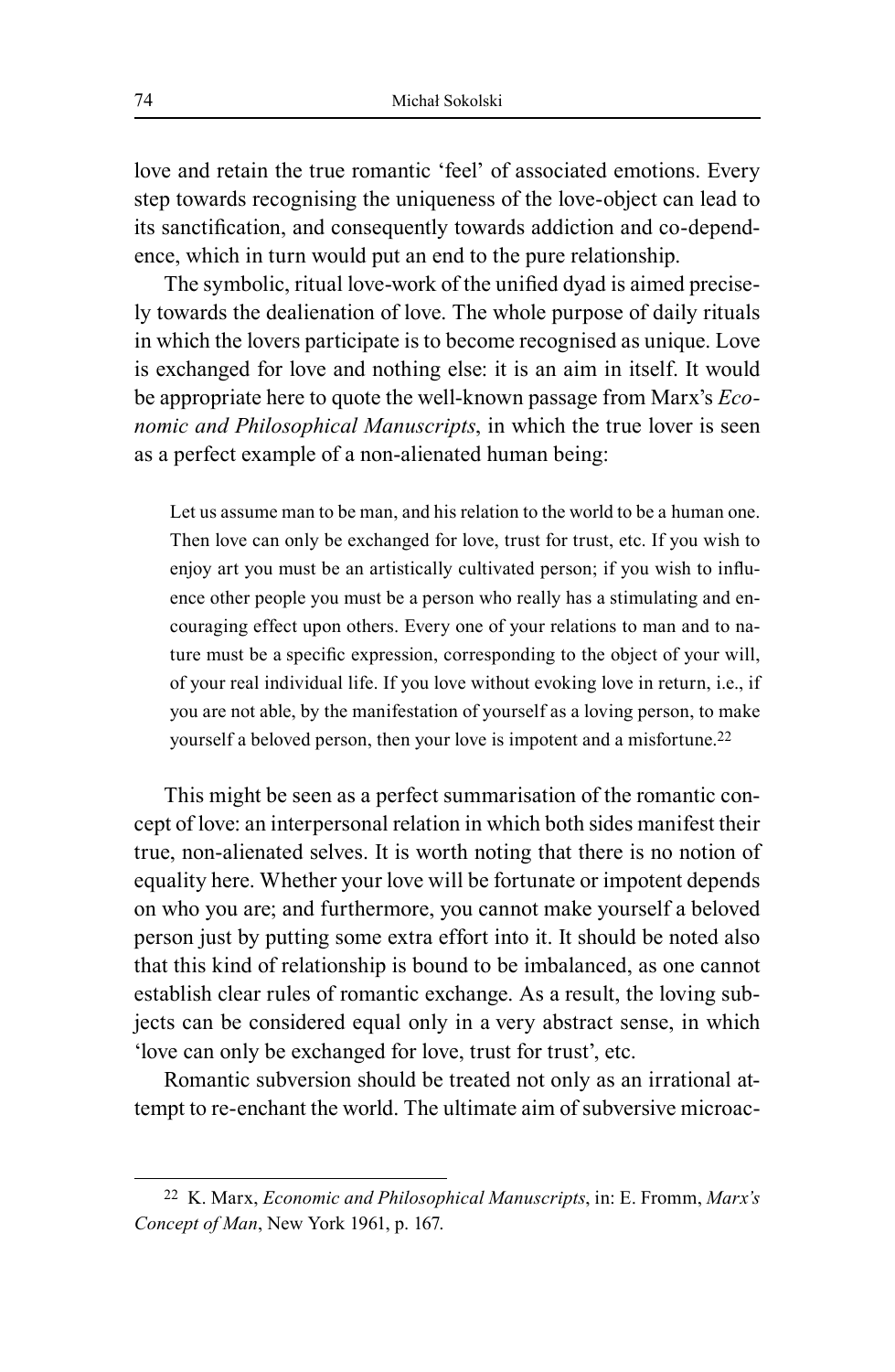tivities, such as the everyday rituals described by Bourdieu, is to dealienate our most intimate social relations. As he puts it:

These are so many features, brought to their highest degree, of the economy of symbolic exchanges, of which the supreme form is the gift of self and of one's body, a sacred object, excluded from commercial circulation, and which, because they presuppose and produce durable and non-instrumental relations, are diametrically opposed, as David Schneider has shown, to the exchanges of the labour market, temporary and strictly instrumental relations between indifferent, interchangeable agents – of which venal or mercenary love, a true contradiction in terms, represents the limiting case, universally recognised as sacrilegious.23

To sum up: the union of romantic lovers is a mystical one: they seek to achieve a certain 'state of grace' through daily rituals. The result is a barely communicable, ecstatic state of transcending the social world and its mundane necessities. By contrast, the way of the confluent lover is the path of a Puritan. He tries to reach salvation through everyday toil, but he is never fully sure if he is moving in the right direction. At the end it could easily be proven that ontological security, always elusive, is merely the projection of his desires.

## Conclusion

According to Weber, the romantic idea of love is a modern substitute for religion. The same assessment is present in both perspectives analysed in the above paragraphs. It is most obvious in the case of Bourdieu, whose idea of pure love stems directly from a Weberian root. The notion of 'the unity of a loving dyad' is self-consciously proposed as a basis of a charismatic, quasi-religious ritual. The attainment of such a unity is clearly impossible: it is always being approached but never fully achieved. Nevertheless, the myth of two lovers continuously re‑creating their own world cannot be easily dismissed, for it offers us the means to dealienate our social being.

<sup>&</sup>lt;sup>23</sup> Bourdieu, *Masculine Domination*, pp. 110-11.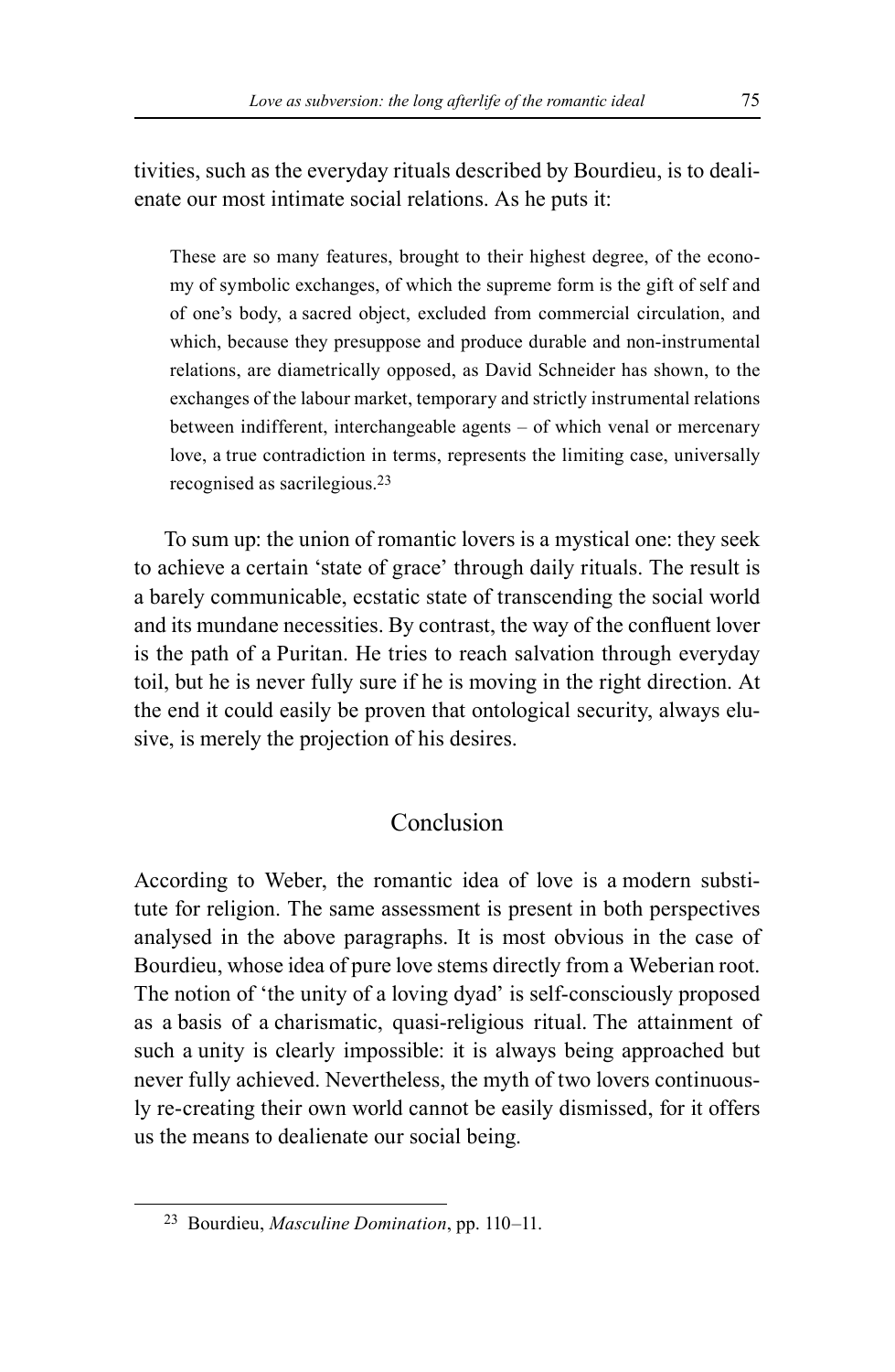Giddens's concept of confluent love might be seen as an attempt to demythologise romance and cleanse it, once and for all, from all charismatic and religious connotations. This objective, however, is never fully attained. The vague idea of ontological security must be seen as a piece of a comforting mythology. Confluent love can thus be considered a substitute for religious commitment of the Puritan sort in which the elusive state of ontological security is a functional equivalent of salvation. It is also worth noting that the idea of a pure relationship would fit rather well into the petit-bourgeois milieu rejected by the Romantics: after all, Victorian families were nothing if not ontologically secure. It could be argued that the idea of confluent love is essentially an improvement on the Victorian template: Victorianism without the patriarchy and the repression of sexuality, in which the pureness of a re‑ lationship is seen solely as pureness of intention and fairness of the 'contract'.

It seems that in this era of radicalised modernity we are forced to choose between two kinds of involvement: a pure relationship of a market kind and the mystical bond of pure love. Both choices are linked with a different kind of everyday toil; therefore, they are mutually exclusive. Moreover, to make things worse, there is no easy way to choose between two concurrent mythologies: both choices seem rational and irrational at the same time. If we decide to follow Giddens, we should gain a valuable sense of direction in our romantic endeavours, but our search for ontological security could eventually lead us astray. If we follow Bourdieu, we may succeed in dealienating our intimate relations, but we may also find that our social world, permeated deeply by symbolic violence, has become even more insufferable than before.

### Bibliography

- 1. Bourdieu P., *Masculine Domination*, Stanford University Press, Stanford 2001.
- 2. Brown H. M., 'Ripe Moments and False Climaxes: Thematic and Dramatic Configurations of the Theme of Death in Kleist's Works', in: Fischer Bernd (ed.), *A Companion to the works of Heinrich von Kleist*, Camden House, Woodbridge 2003.
- 3. Giddens A., *The Consequences of Modernity*, Polity Press, Cambridge 1996.
- 4. Giddens A., *The Transformation of Intimacy. Sexuality, Love and Eroticism in Modern Societies*, Stanford University Press, Stanford 1992.